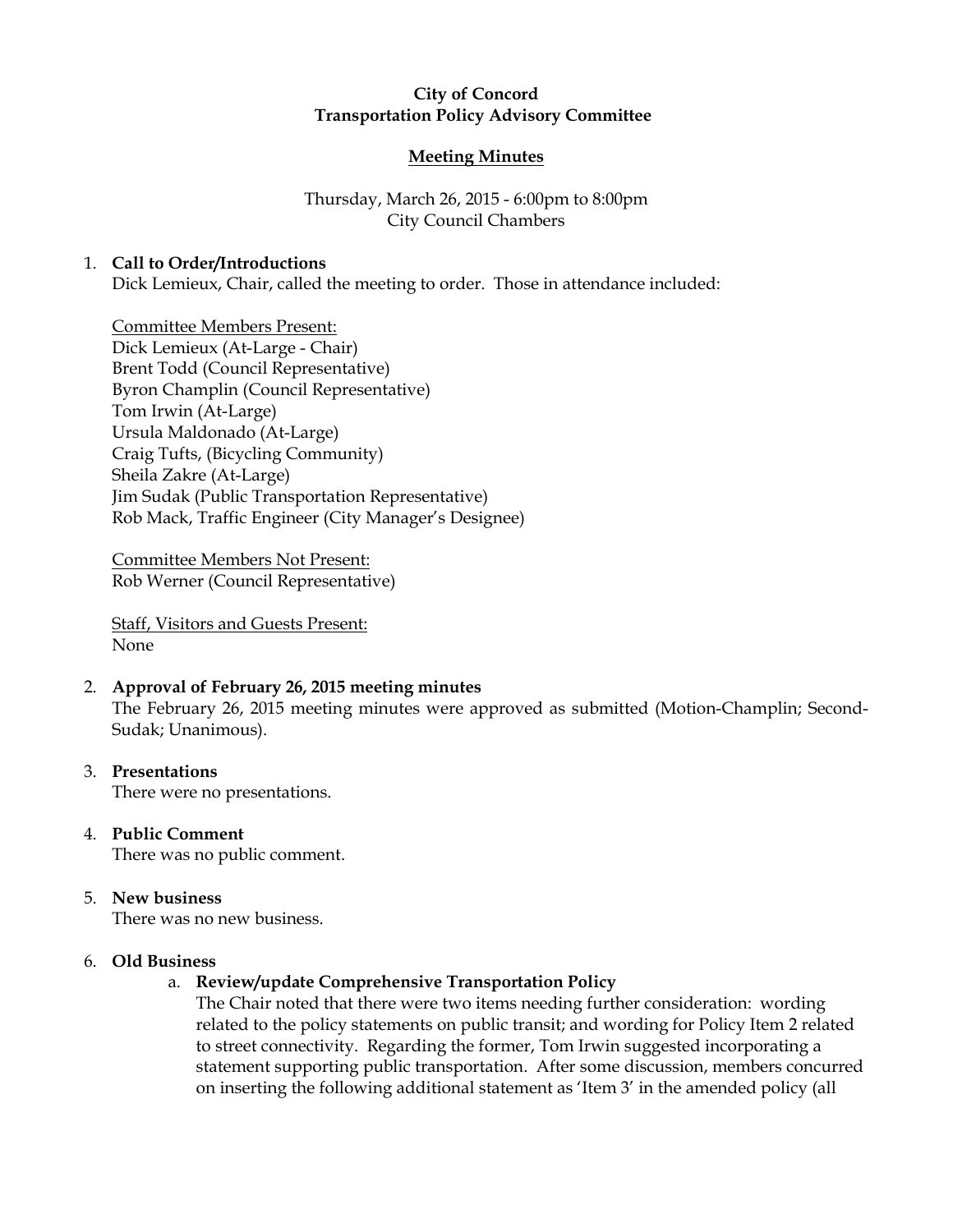numbered items following to be increased by one): 3. Plan, promote and support public transportation to enhance mobility for Concord residents and visitors, including those who cannot or choose not to rely on personal vehicles.

Regarding a reference to promoting neighborhood connectivity, members concurred on the following wording for Item 2: 2. Enhance neighborhood livability by promoting: (a) connectivity between neighborhoods via local streets; (b) motor vehicle through-travel along arterial and collector streets; and (c) traffic management measures that lessen the adverse impact of traffic.

Members also concurred on minor simplifications to Items 7 and 8 to refer to components of 'this policy.' TPAC approved the amended policy subject to the above changes (Motion-Champlin; Second-Todd; Unanimous, less the Chair who had to leave due to a time commitment).

### 7. Consent Reports

a. Approval of Subcommittee Minutes (Pedestrian, Bicycle, Public Transportation, and Traffic Operations)

The following subcommittee reports were accepted by unanimous consent: Public Transportation – October 21, 2014; November 18, 2014; and January 20, 2015.

### 8. City Council Meeting Update

At its March 9, 2015 meeting, City Council approved a resolution recommending that any passenger rail service implemented in New Hampshire as a result of the New Hampshire Capital Corridor Rail and Transit Alternatives Analysis include service to Concord.

# 9. TPAC Referrals from City Council, Staff and Chair

a. None

#### 10. Status report on subcommittees

### a. Bicycle/Pedestrian Committee, Craig Tufts

Craig Tufts reported that funds were approved for CNHRPC's to provide assistance to the city in developing a pedestrian master plan. TPAC-B/P met last month and began setting potential dates for public meetings related to the master plan study.

#### b. Public Transit Committee, Tom Irwin

Tom Irwin reported that TPAC-PT is continuing to work on a new mission/goals statement.

#### c. Traffic Operations Committee, Rob Mack

Rob Mack reported that TOC discussed a resident's concern about pedestrian safety along the segment of Fisherville Road between Bog and Borough Roads and request to: add signals at mid-block crosswalks for pedestrians; add signals at the shopping plaza/Irving Station to help vehicles turn out quicker; improve winter sidewalk maintenance along this street segment; and install covered bus shelters at bus stops.